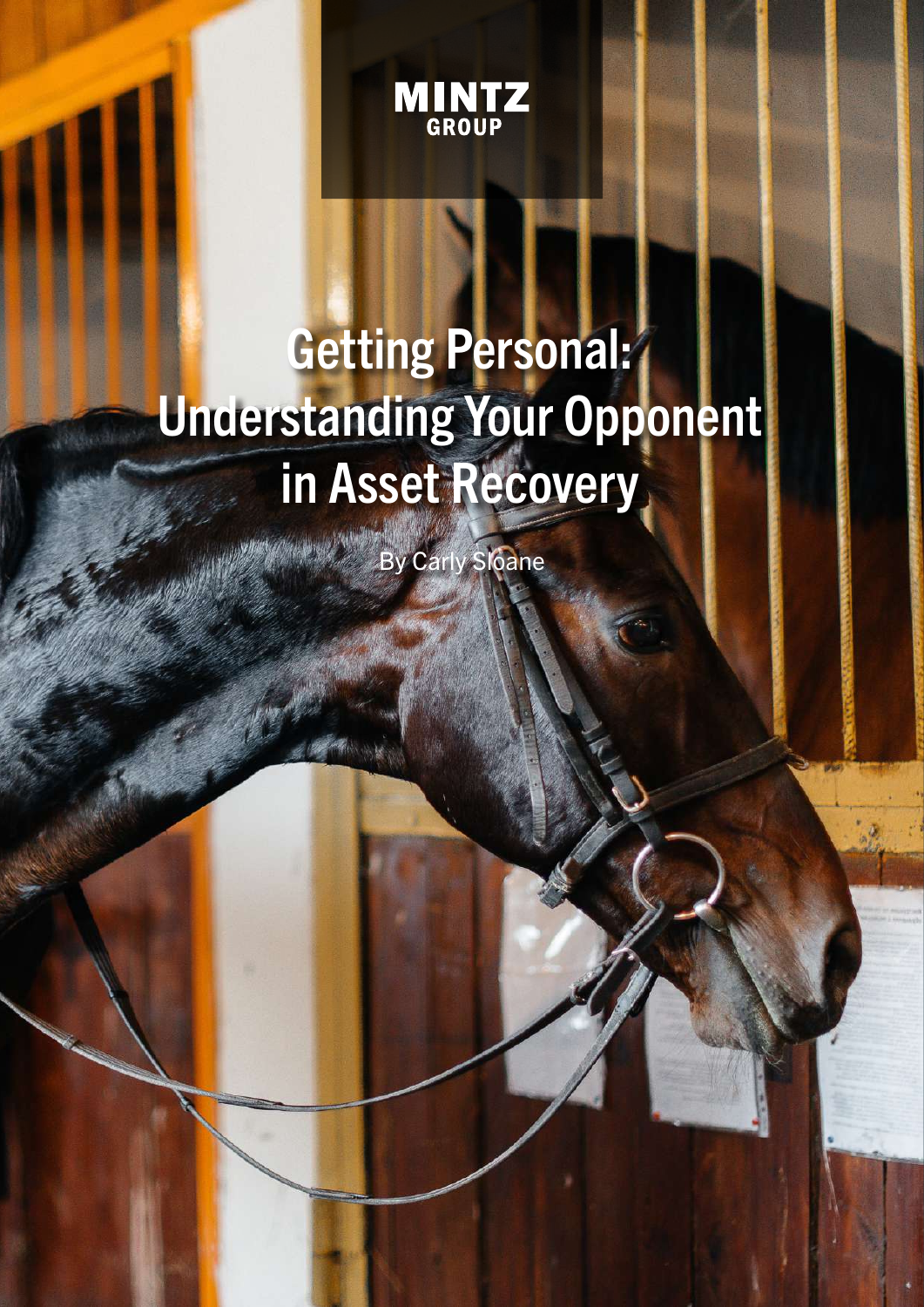When it comes to recovering unpaid debts, a judgement in your favour is rarely enough. If, for example, the debtor is based in a former soviet state - with imperfect legal systems which they know to exploit a creditor can often find themselves playing a costly game of cat and mouse.

Creditors need to get creative, and play a more holistic, more psychographic game focused on the personal aspirations, fears and desires of the debtor, and that of the network surrounding them.

Consider, for example, the case of a Russian debtor who simply ignored a judgment against him after defaulting on a loan of hundreds of millions of dollars. His creditor had failed in attempts to seize bank accounts, factories, inventory and the other companies that comprised the bulk of the assets securing the loan. This debtor, however, also owned a stable of racehorses. Whilst the cash value of the racehorses was a trivial fraction of the amount at stake, their value to the debtor in terms of status, prestige and it being his passion was immeasurable. Having a bailiff show up at his stables to seize some of the debtor's prize horses got his attention in a way that previous court orders had failed to do so.

Not every debtor is a horse racing enthusiast. But understanding and mapping out a debtor's lifestyle and interests can present a number of opportunities for disruption that are not immediately obvious on paper. Expensive golf memberships, a passion for sailing or an interest in antique cars and fine art can convert into tangible opportunities for enforcement, and embarrassment within a niche group of enthusiasts where status can be more important to the debtor than the asset value itself.

Understanding the lifestyle and jurisdictional footprint of the debtor's close family members can be vital in asset recovery. A creditor finding it difficult to navigate the local legal system to seize a debtor's factory in, say, Moldova, may find it much easier to place a charge on the London flat the debtor bought for his son. Looking closely at the asset position of a debtor's children and spouse may also provide evidence for other legal routes that may be key to your recovery strategy. Debtors often transfer valuable assets



and business holdings to close family members in attempts to conceal them from creditors –so studying the asset footprint of debtors' wife or children may lead to hidden assets and evidence of dissipation. Developing an argument of fraudulent conveyance, receipt of the proceeds of crime and money laundering, thus entrapping loved ones into legal proceedings can provide a powerful lever for encouraging settlement discussions.

A combination of aggressive civil and criminal litigation can be an effective tool in the fight for asset recovery. If a debtor happens to be a wealthy individual with a dubious source of wealth, who happens to send their children to an English boarding school or pays university fees in the United States, then this could present an opportunity to seek disclosure as to the sources of the fees and/or provide opportunity to develop legal arguments around financial crime. Following the money can open up valuable asset leads to the debtor's financial infrastructure; providing attack points for further disclosure and freezing actions.

Exploring private criminal prosecution options against a debtor in a jurisdiction of professional or personal importance can be an effective way to limit their movements and activities. Take for example, the subject of an intellectual property dispute, who was based in Eastern Europe and wanted to expand their business portfolio in England, which was also a jurisdiction of personal importance for the Subject's family. A successful criminal complaint filed against the subject in England meant that they were unable to travel to the jurisdiction for fear of arrest, limiting their ability to conduct business. The threat of such a move may well bring a debtor to the negotiation table.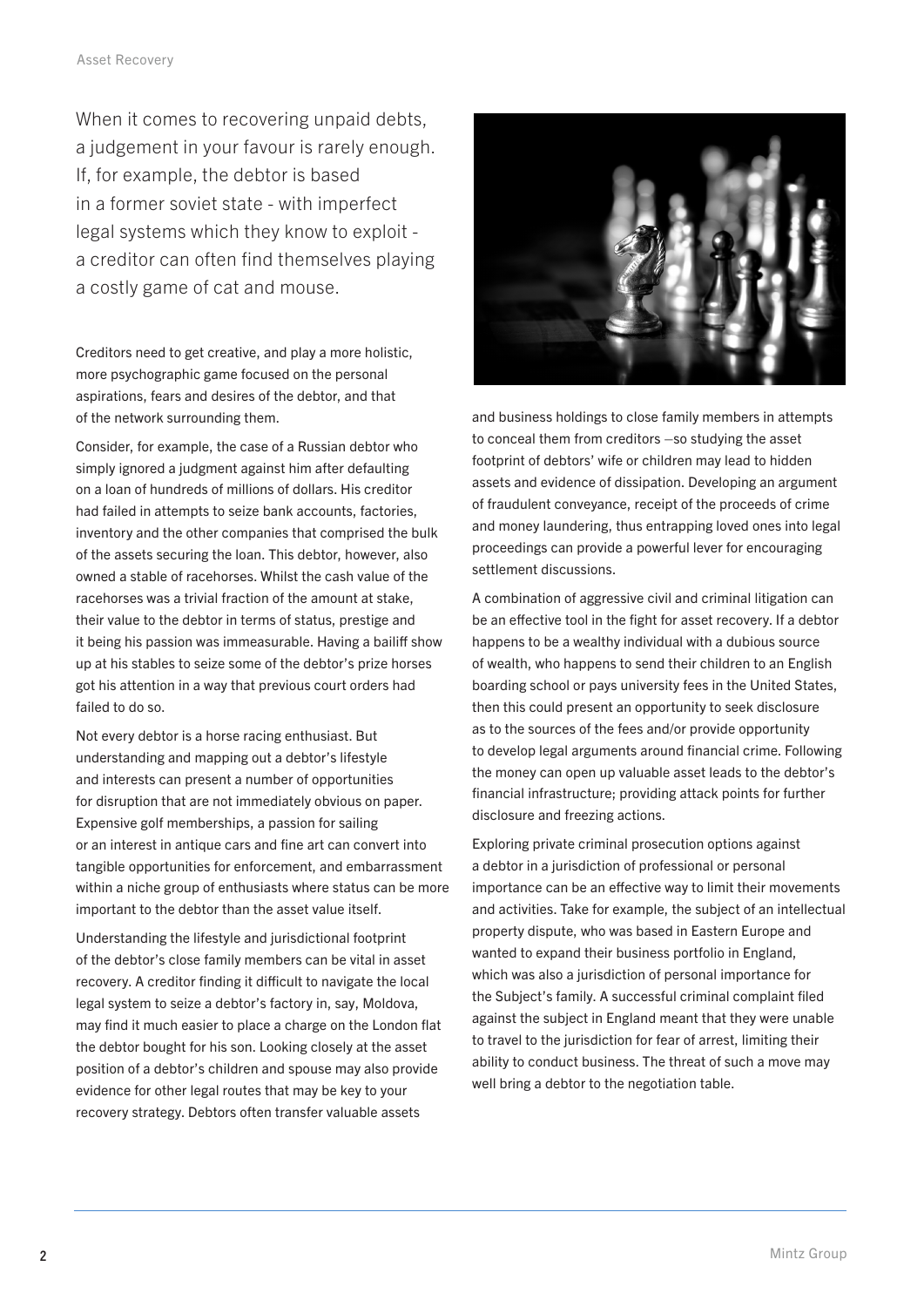A high-profile debtor engaged in ongoing negotiations for a large business deal will be keen to protect their reputation, so developing evidence of criminal or adverse activities – liaising with relevant regulatory and law enforcement bodies and/or running a public relations campaign in parallel - can be used to magnify pressure. Understanding any pressure points related to immediate family such as instances of criminal or dubious activities, may also provide points of leverage which can be exploited. Protecting the reputation of themselves and their family members may be of tantamount importance to a debtor, especially if they are in the public eye or seeking investors in a new business venture.

After leaving creditors high and dry, the debtor is likely already on the next business venture; so, understanding their business activities may present avenues for potential disruption. Mapping out supply chains and distribution channels can provide opportunities to seize goods in transit and/or targeting account receivables owed by their customers, and understanding upcoming business ventures and close partners may provide further angles of attack.

Asset recovery isn't always about recovering the assets. Opportunities for asset recovery extend far beyond the usual paper trail, and a creative strategy, informed by a thorough understanding of your opponent and their pain points, is often key to success.

This article was originally published in the 8th issue of [ThoughtLeaders4 FIRE magazine.](https://thoughtleaders4.com/images/uploads/news/TL4_FIRE_Magazine_Issue_8_1.pdf)





Carly Sloane Russia, CIS and Eastern Europe Practice Lead

csloane@mintzgroup.com

Carly Sloane is the head of the Mintz Group's Russia, CIS and Eastern Europe practice. Carly specialises in providing investigative support to large-scale disputes and complex litigation matters, and has particular expertise in the former Soviet space. Prior to joining the Mintz Group, Carly spent several years at a boutique investigations consultancy, where she worked in the dispute resolution practice, focusing on cases originating from Russia and the CIS.

Carly has a BA (Hons) in Modern Languages from Durham University, is fluent in Russian, Spanish and French, and has elementary proficiency in Ukrainian. She has lived and worked in Russia, and previously studied at the Siberian Federal University.